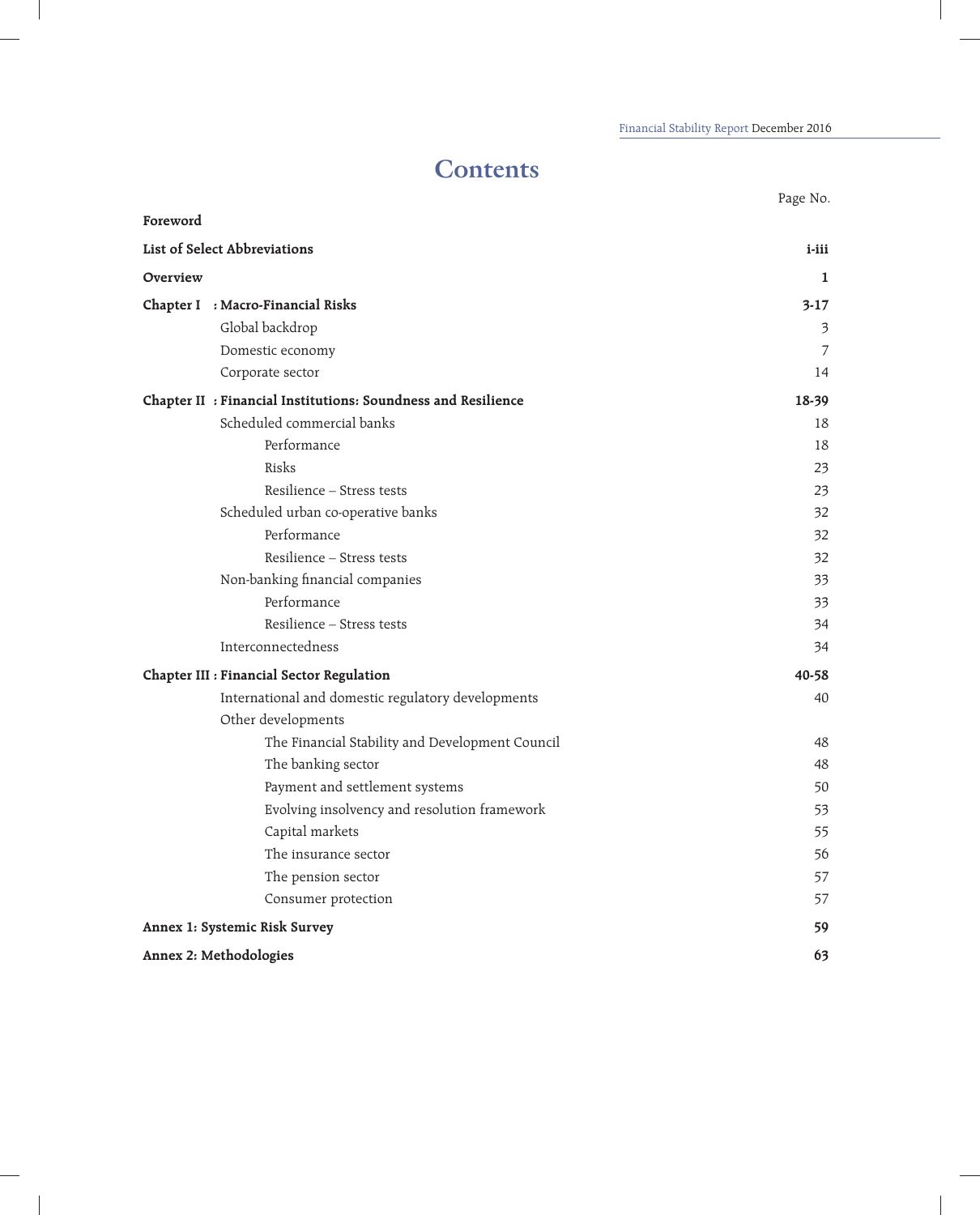Contents

 $\overline{\phantom{a}}$ 

 $\overline{\phantom{a}}$ 

| LIST OF BOXES |                                                                |                         |  |  |
|---------------|----------------------------------------------------------------|-------------------------|--|--|
| 1.1           | Countercyclical Thinking                                       | 6                       |  |  |
| 1.2           | System D                                                       | 8                       |  |  |
| 3.1           | TBTF - Who is benefitting?                                     | 41                      |  |  |
| 3.2           | Reg Tech                                                       | 52                      |  |  |
| 3.3           | Financial Resolution and Deposit Insurance (FRDI) Bill 2016    | 54                      |  |  |
|               | <b>LIST OF CHARTS</b>                                          |                         |  |  |
| 1.1           | Policy uncertainty index - global trends                       | $\overline{\mathbf{3}}$ |  |  |
| 1.2           | Trends in expectations about changes in US Fed fund rates      | 4                       |  |  |
| 1.3           | Trends in risk appetite Global High Yield Index                | 4                       |  |  |
| 1.4           | Productivity slowdown in advanced economies                    | 5                       |  |  |
| 1.5           | Trends in world trade                                          | 5                       |  |  |
| 1.6           | Corporate savings in select major economies                    | 6                       |  |  |
| 1.7           | Economic policy uncertainty index - India                      | 7                       |  |  |
| 1.8           | Trends in growth of exports and imports                        | 9                       |  |  |
| 1.9           | Trends in inflation                                            | 9                       |  |  |
| 1.10          | India's external sector indicators                             | 10                      |  |  |
| 1.11          | Trends in India's remittance inflows                           | 11                      |  |  |
| 1.12          | Resource mobilisation from bank and non-bank sources           | 11                      |  |  |
| 1.13          | Funds raised through the primary market                        | 12                      |  |  |
| 1.14          | Comparative returns and volatility of the Indian equity market | 12                      |  |  |
| 1.15          | Trends in India's bond markets and currency markets            | 13                      |  |  |
| 1.16          | FPI flows and USD-INR                                          | 13                      |  |  |
| 1.17          | Trends in residential property prices                          | 13                      |  |  |
| 1.18          | NGNF listed companies: 'Weak' companies - current trend        | 15                      |  |  |
| 1.19          | Debt of select industries                                      | 16                      |  |  |
| 1.20          | Risk profiles of select industries                             | 16                      |  |  |
| 1.21          | Trends in credit ratings of debt instruments                   | 17                      |  |  |
| 1.22          | Corporate sector stability indicator and map                   | 17                      |  |  |
| 2.1           | Select performance indicators of SCBs                          | 19                      |  |  |
| 2.2           | Select asset quality indicators of SCBs                        | 20                      |  |  |
| 2.3           | Select asset quality indicators of large borrowers             | 22                      |  |  |
| 2.4           | Banking stability indicator                                    | 23                      |  |  |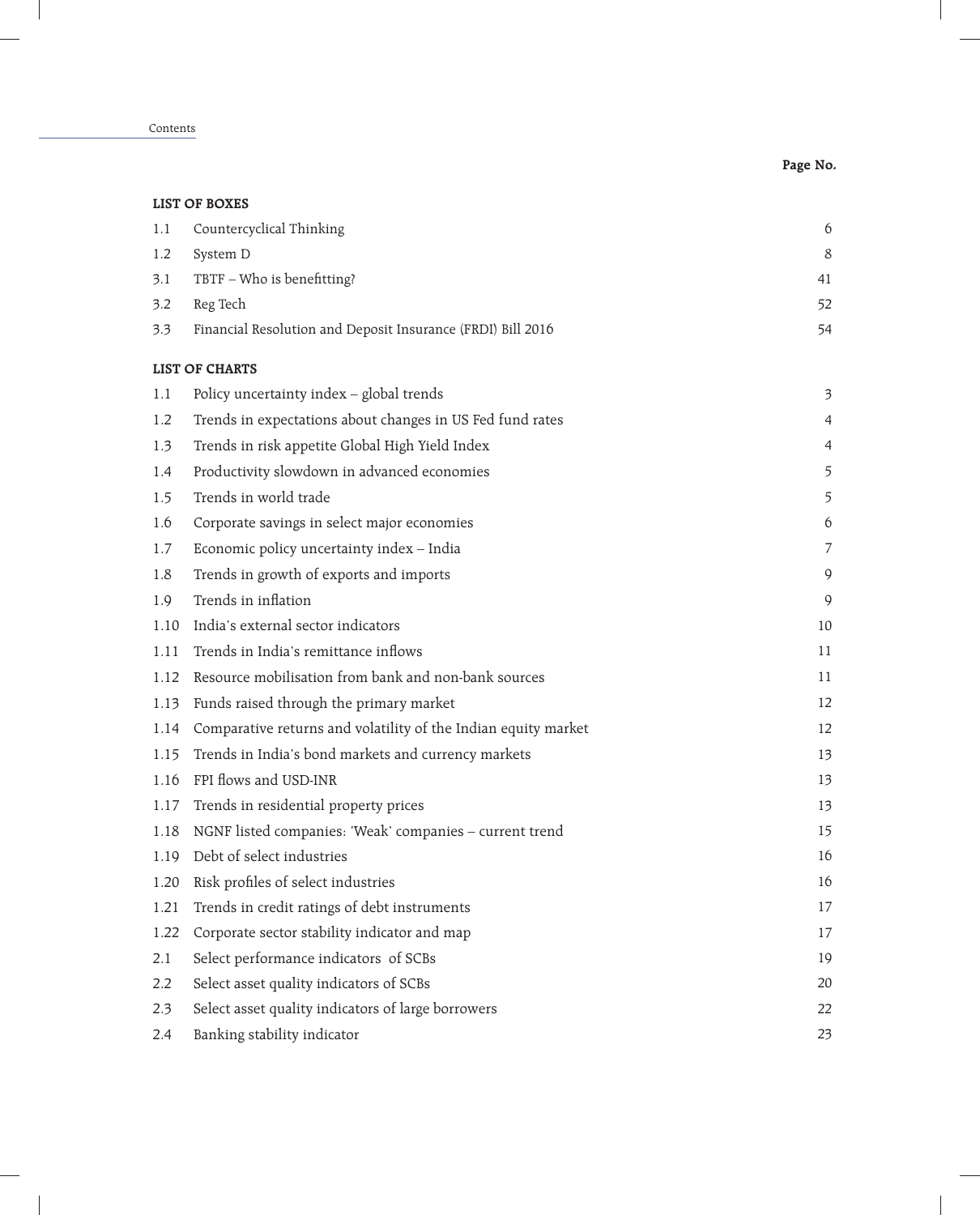| 2.5  | Banking stability map                                                                            | 23 |
|------|--------------------------------------------------------------------------------------------------|----|
| 2.6  | Macroeconomic scenario assumptions                                                               | 23 |
| 2.7  | Projection of system level GNPAs and CRAR of SCBs                                                | 24 |
| 2.8  | Projection of bank group-wise GNPA ratio and CRAR                                                | 24 |
| 2.9  | Projected Sectoral NPAs under various scenarios                                                  | 25 |
| 2.10 | Estimated losses-Bank group wise                                                                 | 25 |
| 2.11 | Estimation of losses: Bank-wise:September 2016                                                   | 26 |
| 2.12 | Credit risk - Shocks and Impacts                                                                 | 27 |
| 2.13 | CRAR-wise distribution of banks                                                                  | 27 |
| 2.14 | Credit concentration risk: Individual borrowers - Stressed advances                              | 28 |
| 2.15 | Credit concentration risk: Individual borrowers - Exposure                                       | 28 |
| 2.16 | Sectoral credit risk: Infrastructure - Shocks and Impacts                                        | 29 |
| 2.17 | Liquidity risk - Shocks and impacts using HQLAs                                                  | 31 |
| 2.18 | Liquidity risk - Shocks and Impacts                                                              | 31 |
| 2.19 | MTM of Total Derivatives- September 2016                                                         | 32 |
| 2.20 | Stress Tests - Impact of shocks on derivative portfolio of select banks                          | 32 |
| 2.21 | Asset quality and capital adequacy of the NBFC sector                                            | 34 |
| 2.22 | Size (turnover) of the interbank market                                                          | 35 |
| 2.23 | Share of different bank groups in the interbank market                                           | 35 |
| 2.24 | Long-term and short-term exposures in fund-based interbank market                                | 35 |
| 2.25 | Composition of short-term fund-based interbank market                                            | 36 |
| 2.26 | Composition of long-term fund-based interbank market                                             | 36 |
| 2.27 | Network structure of the Indian banking system - September 2016                                  | 36 |
| 2.28 | Connectivity statistics of the banking system                                                    | 37 |
| 2.29 | Network plot of the financial system                                                             | 37 |
| 2.30 | Net lending $(+ve)/$ borrowing $(-ve)$ by the institutions – March versus September 2016         | 38 |
| 2.31 | Pattern of AMC-MFs' and insurance companies' exposure (gross fund based receivables)<br>to banks | 38 |
| 2.32 | Gross exposure (receivable) of pension funds                                                     | 39 |
| 2.33 | Top 5 banks with maximum contagion impact                                                        | 39 |
| 3.1  | Select capital and liquidity ratios for group 1 banks                                            | 42 |
| 3.2  | Share of various categories of payment systems                                                   | 50 |
| 3.3  | Trends in usage of credit cards and debit cards                                                  | 51 |
| 3.4  | Mutual funds' mobilisation and redemption                                                        | 55 |

## **Page No.**